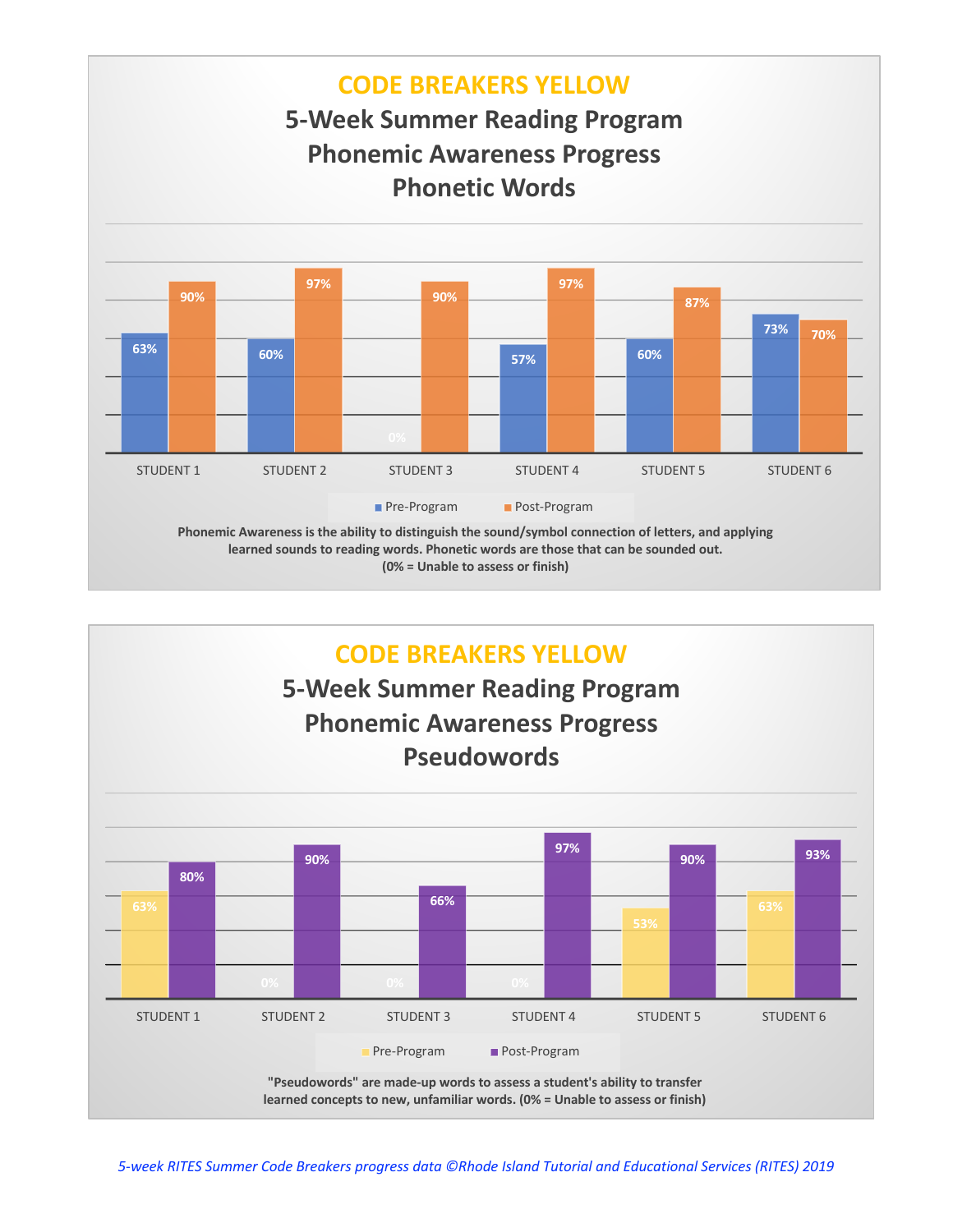

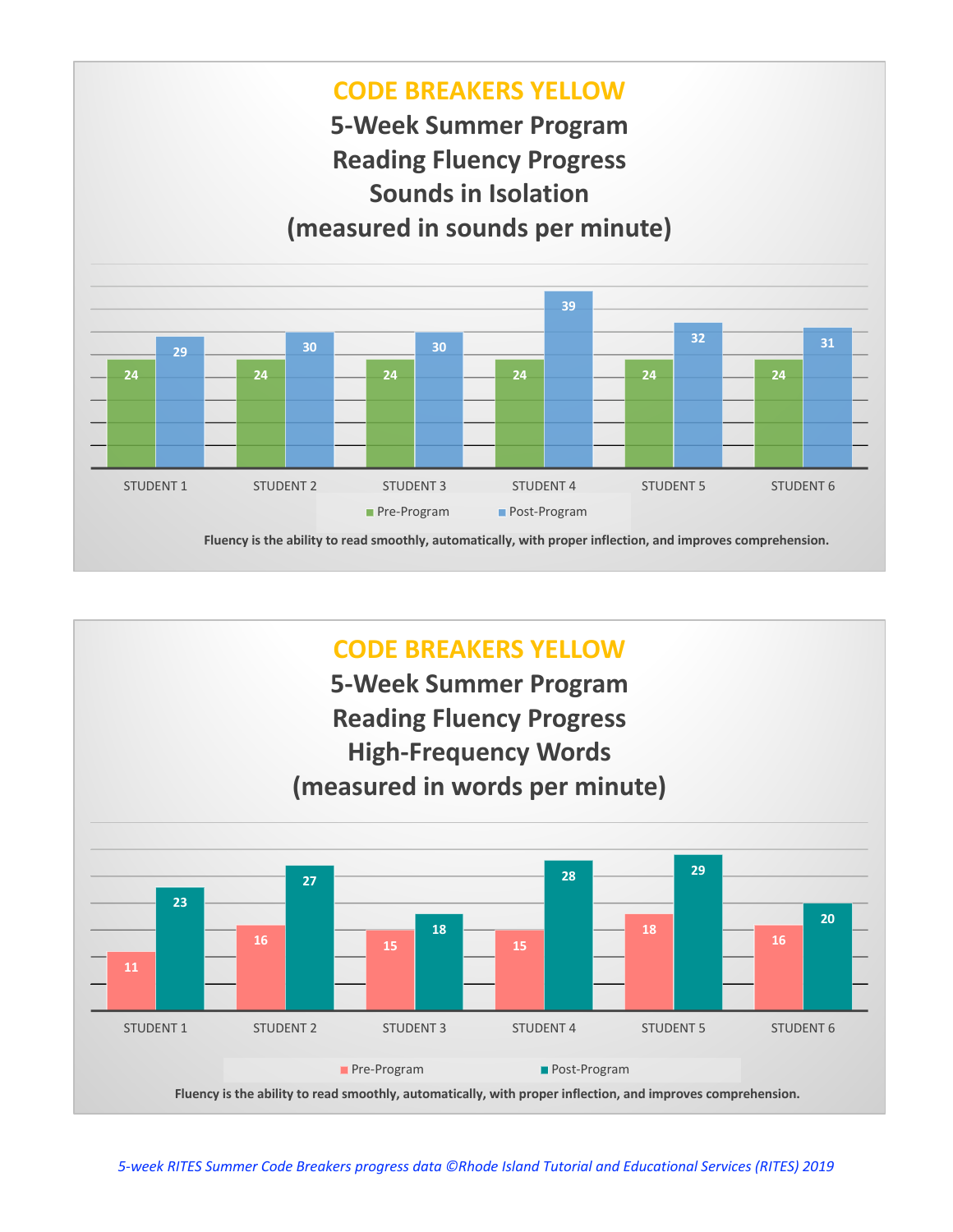

**(0% = Unable to assess or finish)**

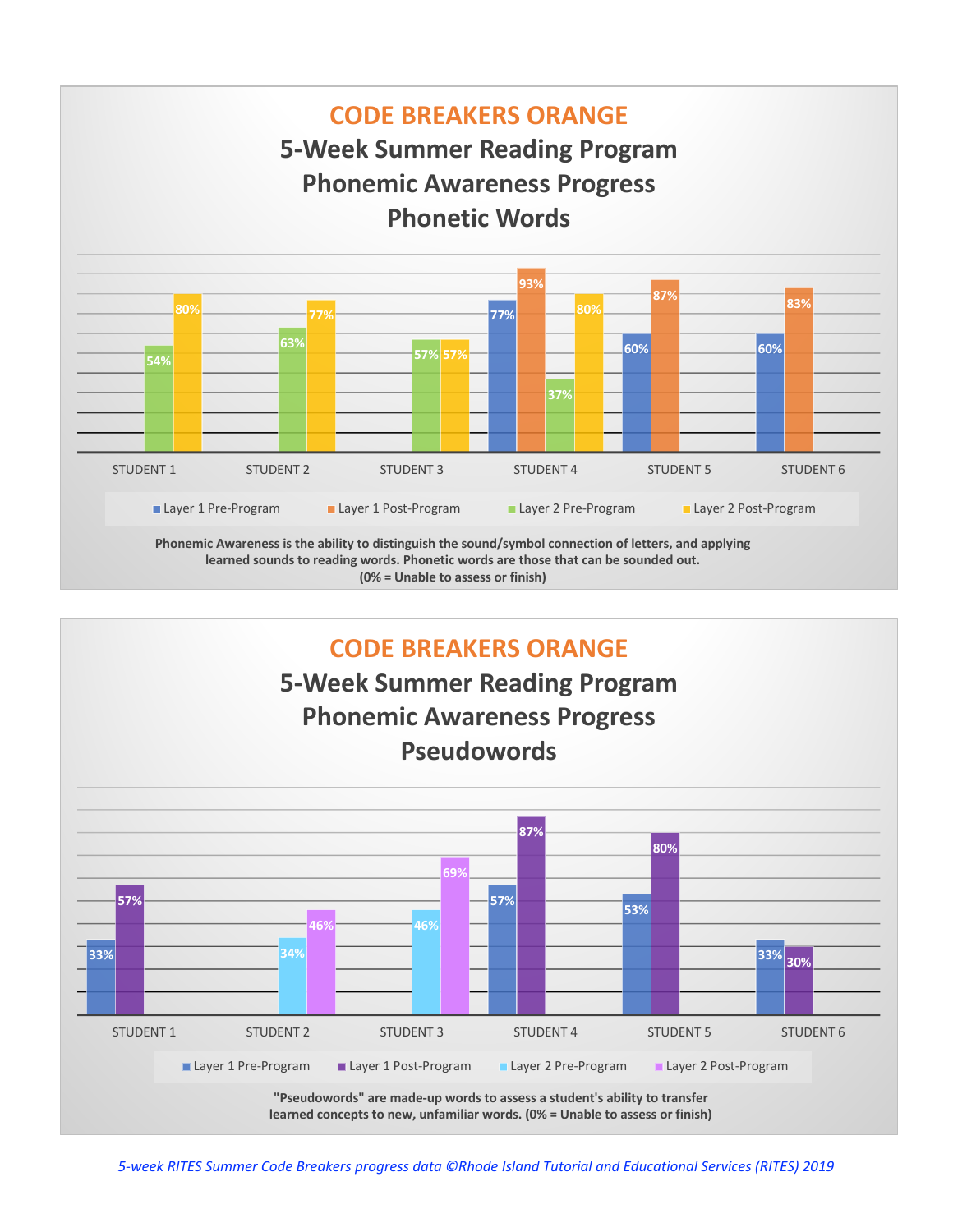



**Fluency is the ability to read smoothly, automatically, with proper inflection, and improves comprehension.**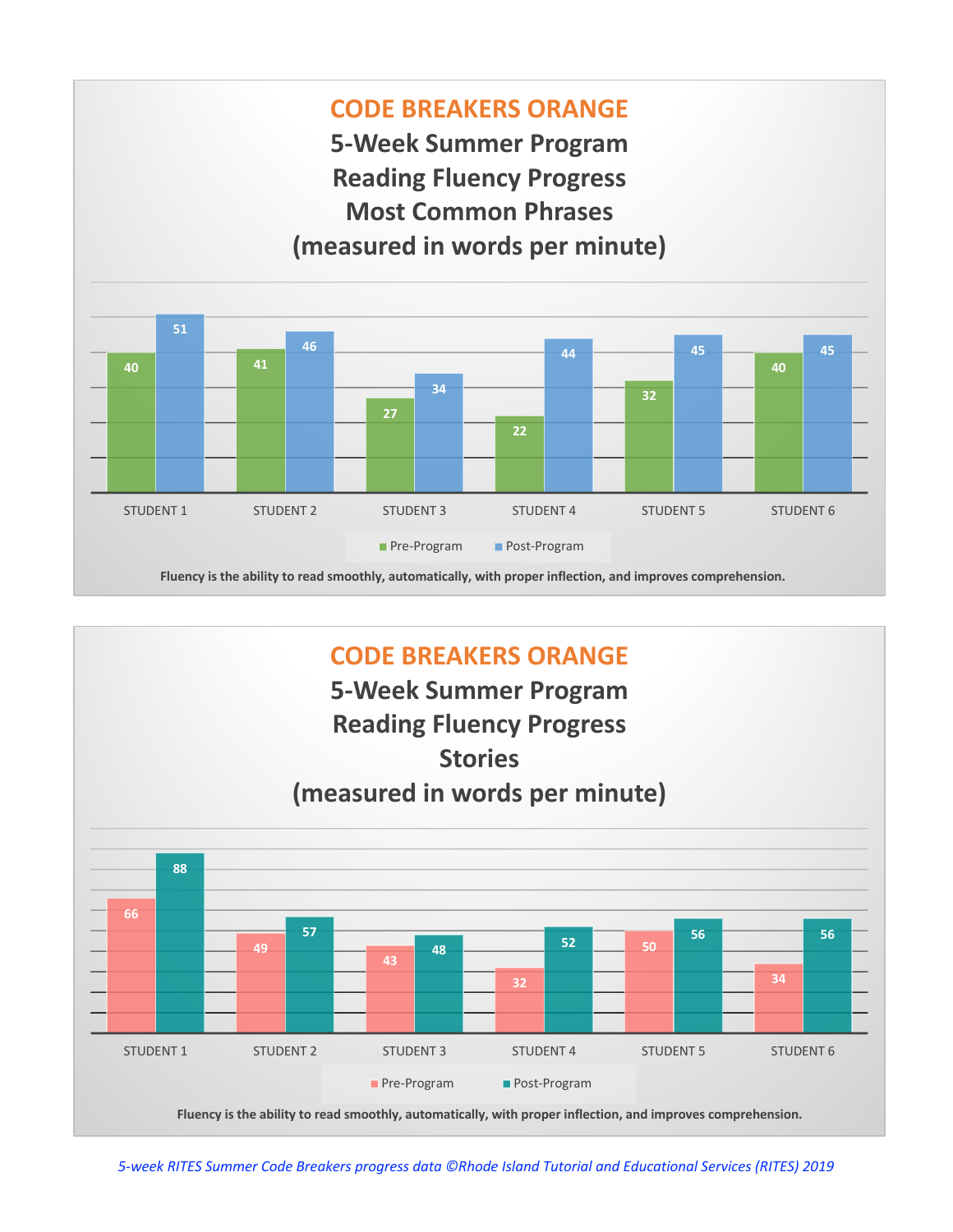

STUDENT 1 STUDENT 3

Layer 1 Pre-Program Layer 1 Post-Program

**Phonemic Awareness is the ability to distinguish the sound/symbol connection of letters, and applying learned sounds to reading words. Phonetic words are those that can be sounded out.** 

**CODE BREAKERS GREEN 5-Week Summer Reading Program Phonemic Awareness - Phonetic Words Layer 3**



**sound/symbol connection of letters, and applying learned sounds to reading words. Phonetic words are those that can be sounded out.** 

## **CODE BREAKERS GREEN**

**5-Week Summer Reading Program Phonemic Awareness - Phonetic Words Layer 2**



Layer 2 Pre-Program Layer 2 Post-Program

**Phonemic Awareness is the ability to distinguish the sound/symbol connection of letters, and applying learned sounds to reading words. Phonetic words are those that can be sounded out.** 





**Phonemic Awareness is the ability to distinguish the sound/symbol connection of letters, and applying learned sounds to reading words. Phonetic words are those that can be sounded out.**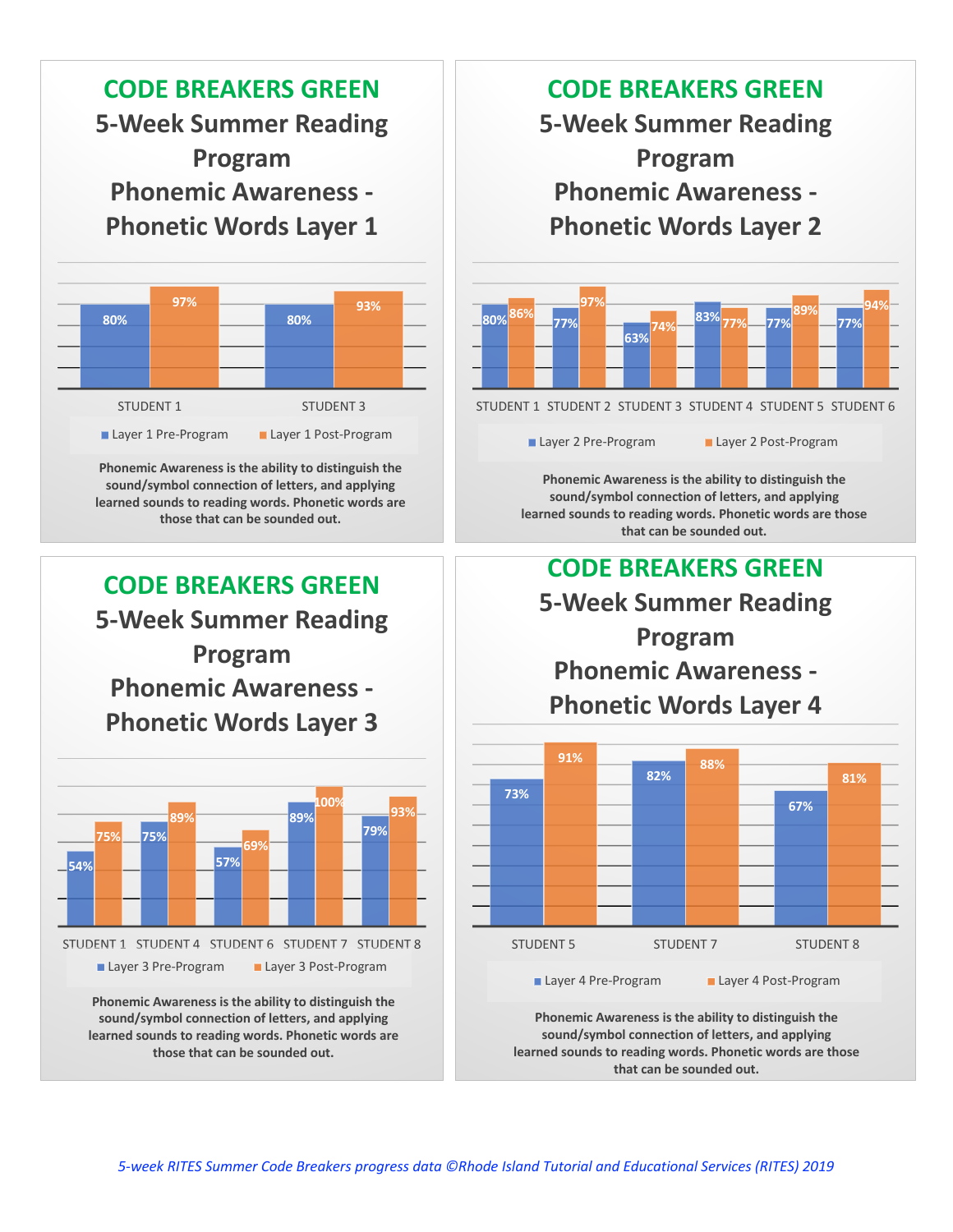

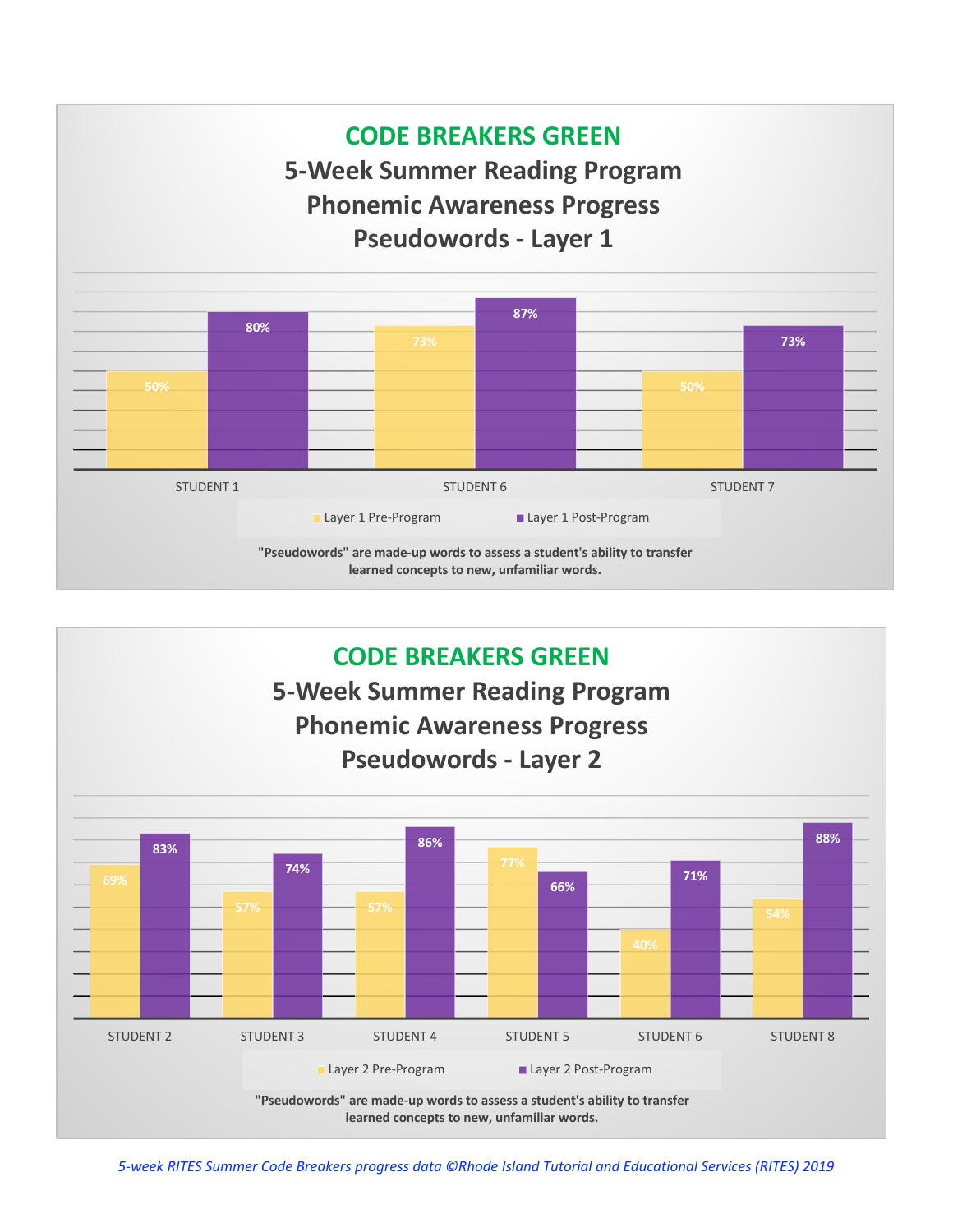

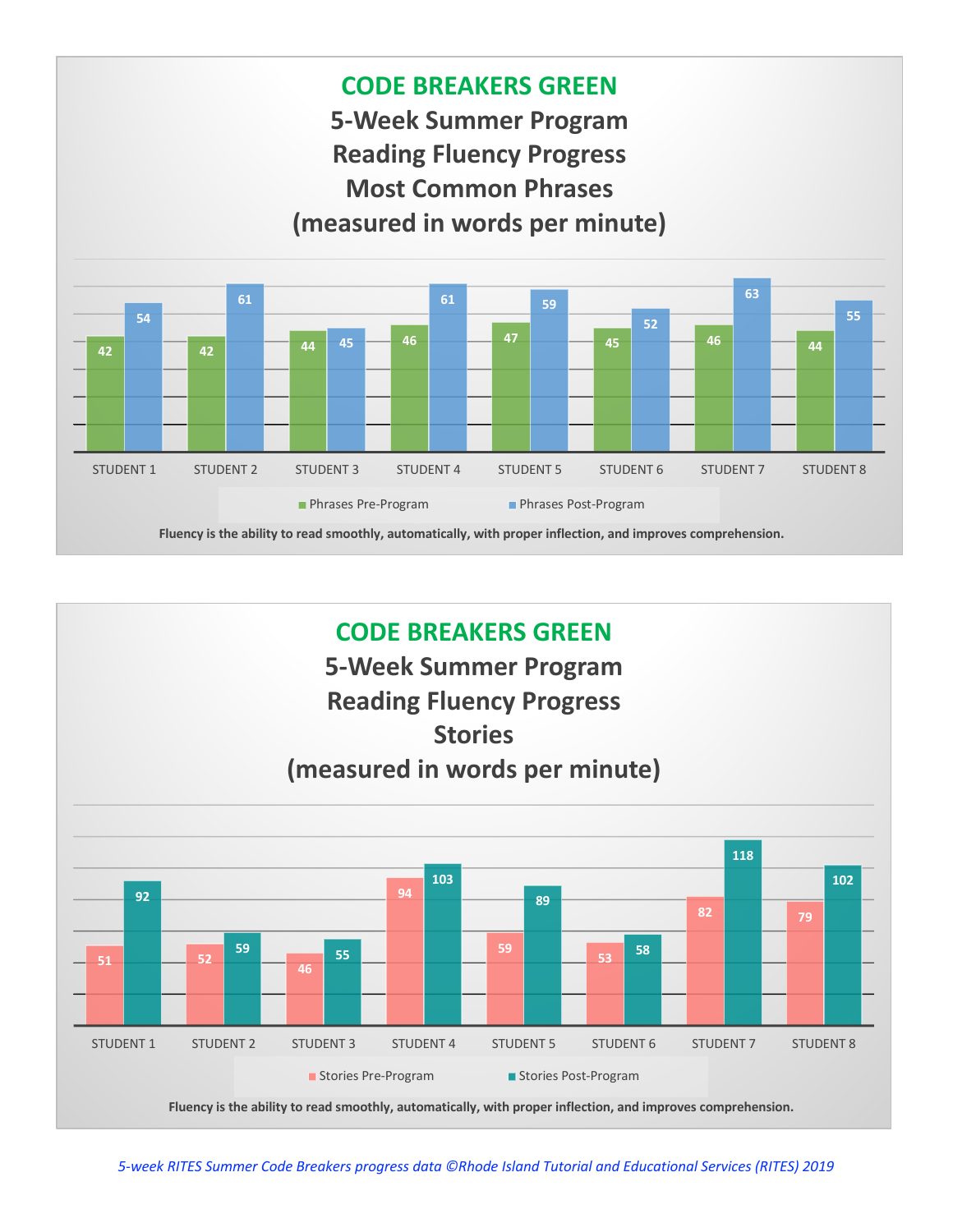

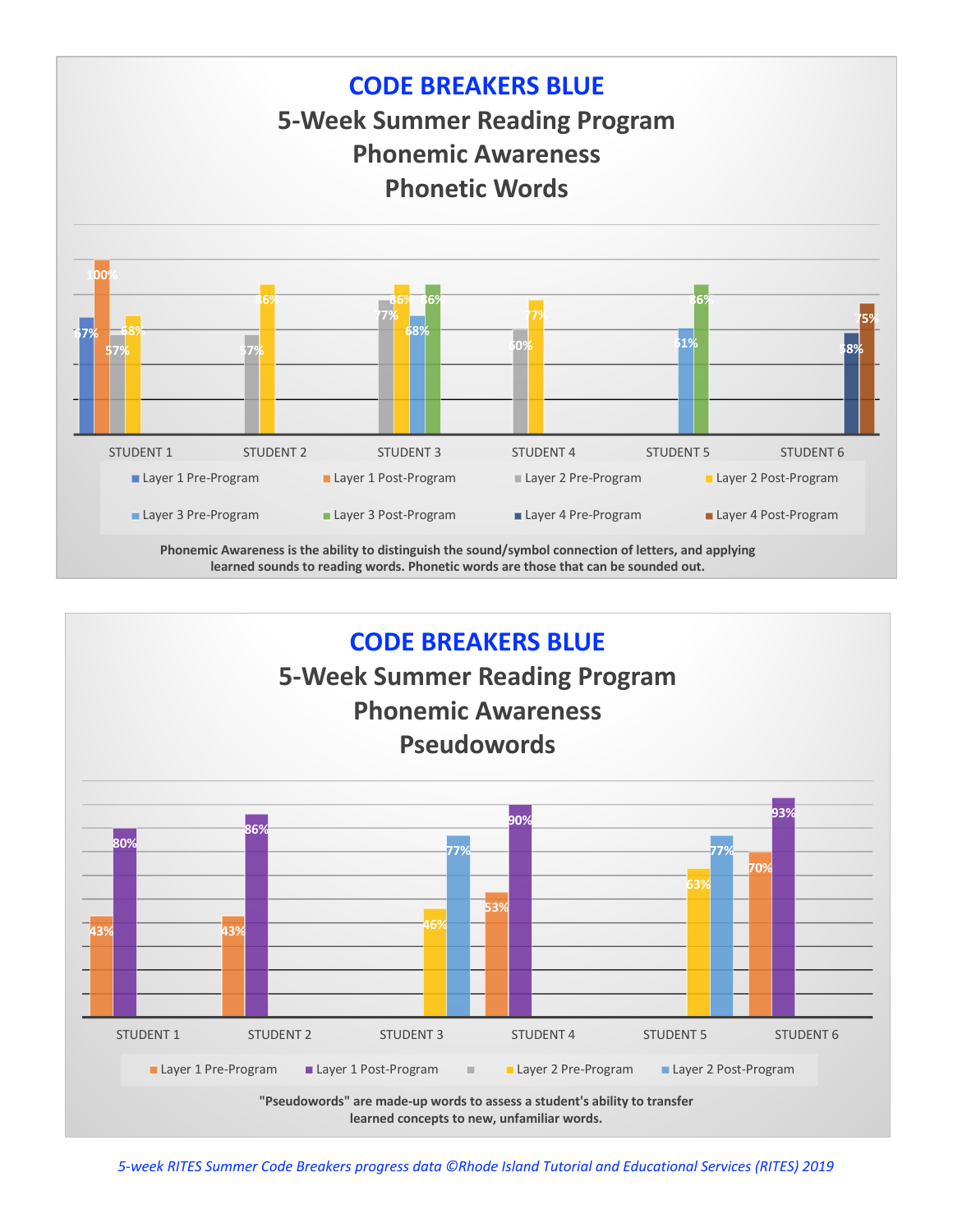

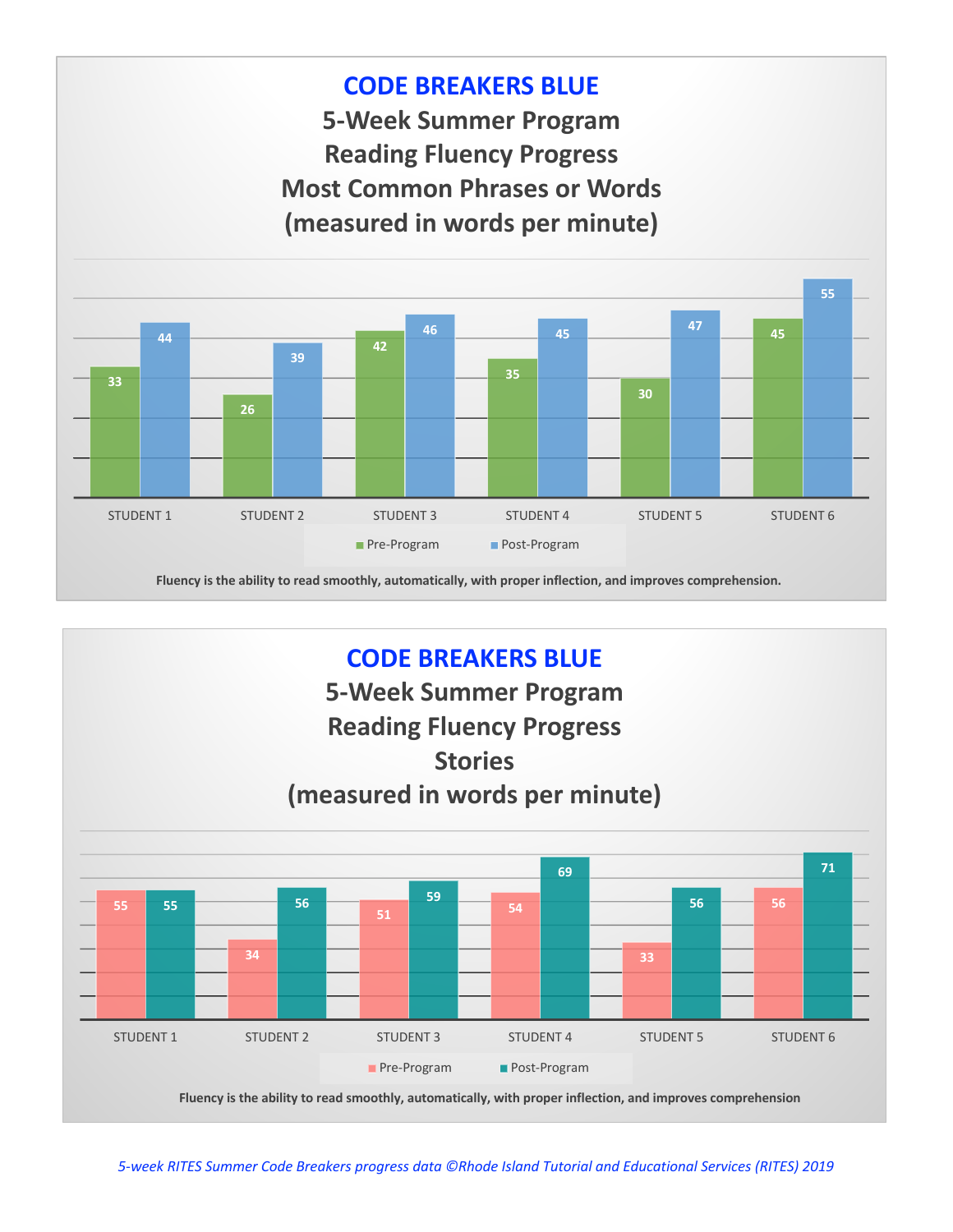

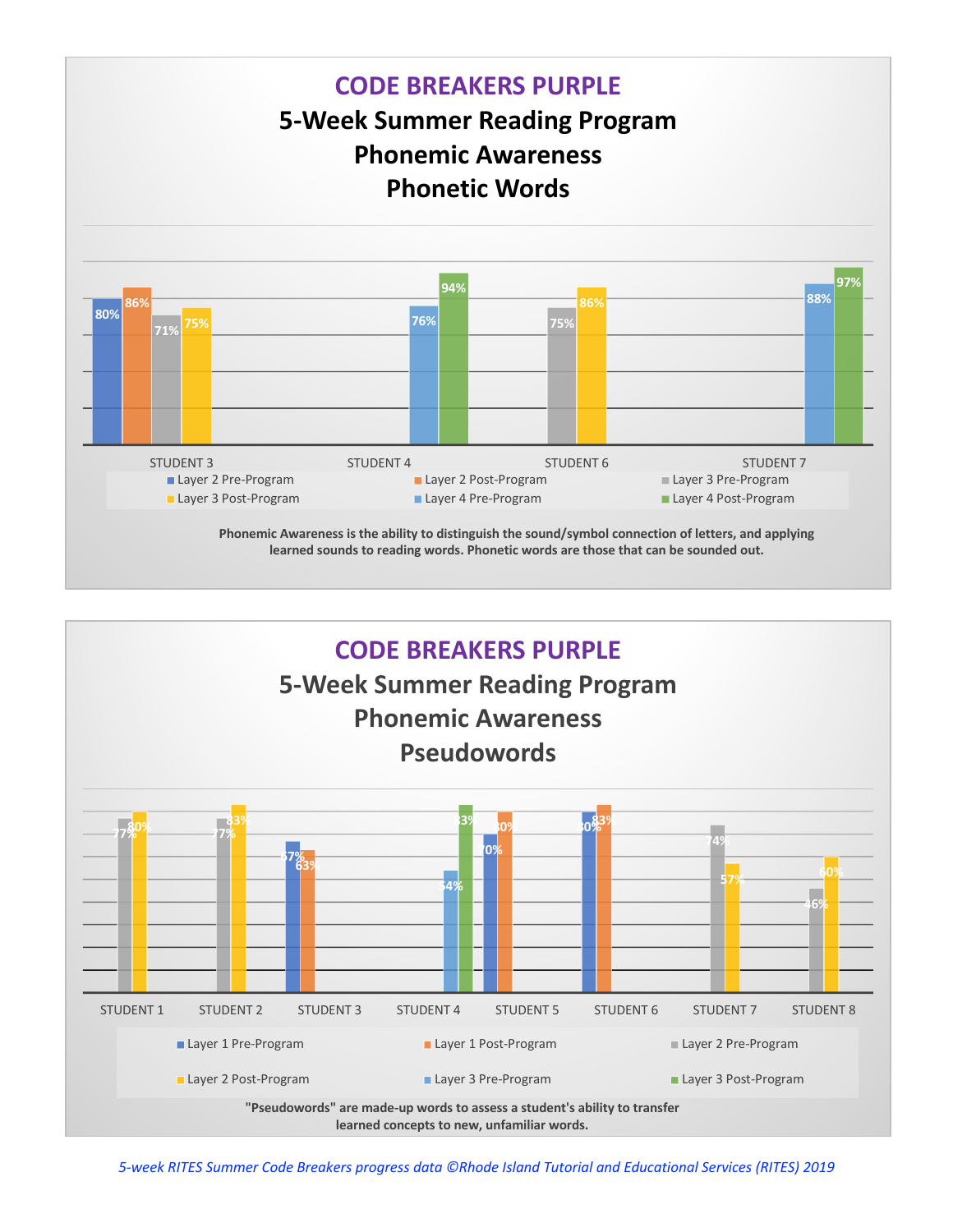